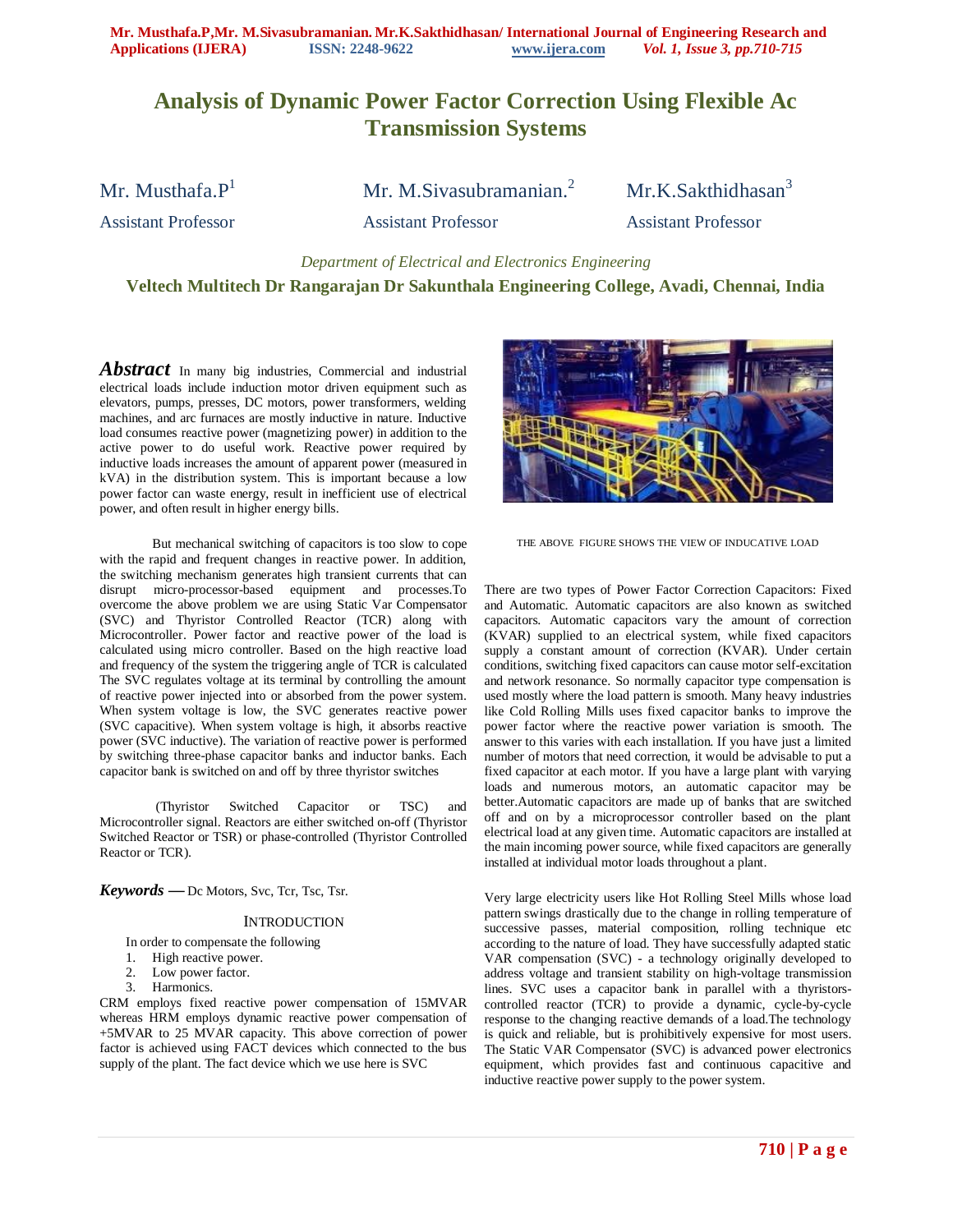## **Mr. Musthafa.P,Mr. M.Sivasubramanian. Mr.K.Sakthidhasan/ International Journal of Engineering Research and**   $Vol. 1, I$ *ssue 3, pp.710-715*

In the early 70's, the SVC based on thyristor technology was developed. The SVC configuration consists of Thyristor Controlled Reactors connected in parallel with fixed harmonic filters. The filters function to generate required reactive power and to reduce harmonics generated by the load and the TCR. SVC is used most frequently for compensation of disturbances generated by the Electrical Arc Furnaces. With a well-designed SVC, disturbances such as flicker from the EAF are mitigated, though the thyristor main circuit limits the size of the mitigation. In addition to mitigation of disturbances, increased furnace production will be achieved. The increased arc power increase is obtained by stabilizing the voltage support at the furnace bus.

The Static VAR Compensator (SVC) is a device of the Flexible AC Transmission Systems (FACTS) family using power electronics to control power flow on power grids. The SVC regulates voltage at its terminal by controlling the amount of reactive power injected into or absorbed from the power system. When system voltage is low, the SVC generates reactive power (SVC capacitive). When system voltage is high, it absorbs reactive power (SVC inductive). The variation of reactive power is performed by switching three-phase capacitor banks and inductor banks connected on the secondary side of a coupling transformer. Reactors are either switched on-off (Thyristor Switched Reactor or TSR) or phase-controlled (Thyristor Controlled Reactor or TCR)

The static var compensator (svc) is a device of the flexible ac transmission systems (facts) family using power electronics to control power flow on power grids. The svc regulates voltage at its terminal by controlling the amount of reactive power injected into or absorbed from the power system.



#### STATIC VAR COMPENSATOR CONNECTED TO BUS TERMINALS

When system voltage is low, the SVC generates reactive power (SVC capacitive). When system voltage is high, it absorbs reactive power (SVC inductive). The variation of reactive power is performed by switching three-phase capacitor banks and inductor banks connected on the secondary side of a coupling transformer. Each capacitor bank is switched on and off by three thyristor switches (Thyristor Switched Capacitor or TSC). Reactors are either switched on-off (Thyristor Switched Reactor or TSR) or phase-controlled (Thyristor Controlled Reactor or TCR).

The figure below shows a single-line diagram of a static var compensator and a simplified block diagram of its control system.



#### SINGLE-LINE DIAGRAM OF AN SVC AND ITS CONTROL SYSTEM BLOCK DIAGRAM

The control system consists of A measurement system measuring the positive-sequence voltage to be controlled

A voltage regulator that uses the voltage error (difference between the measured voltage Vm and the reference voltage Vref) to determine the SVC susceptance B needed to keep the system voltage constant

A distribution unit that determines the TSCs (and eventually TSRs) that must be switched in and out, and computes the firing angle  $\alpha$  of TCRs

A synchronizing system and a pulse generator that send appropriate pulses to the thyristors The Static Var Compensator block is a phasor model, and you must use it with the phasor simulation method, activated with the Powergui block. It can be used in three-phase power systems together with synchronous generators, motors, and dynamic loads to perform transient stability studies and observe impact of the SVC on electromechanical oscillations and transmission capacity. This model does not include detailed representations of the power electronics, the measurement system, or the synchronization system. These systems are approximated rather by simple transfer functions and delays that yield a correct representation at the system's fundamental frequency.

# **SVC (V-I) Characteristic**

The SVC can be operated in two different modes:

In voltage regulation mode (the voltage is regulated within limits as explained below)

In var control mode (the SVC susceptance is kept constant)

When the SVC is operated in voltage regulation mode, it implements the following V-I characteristic.



Reactive current vector diagram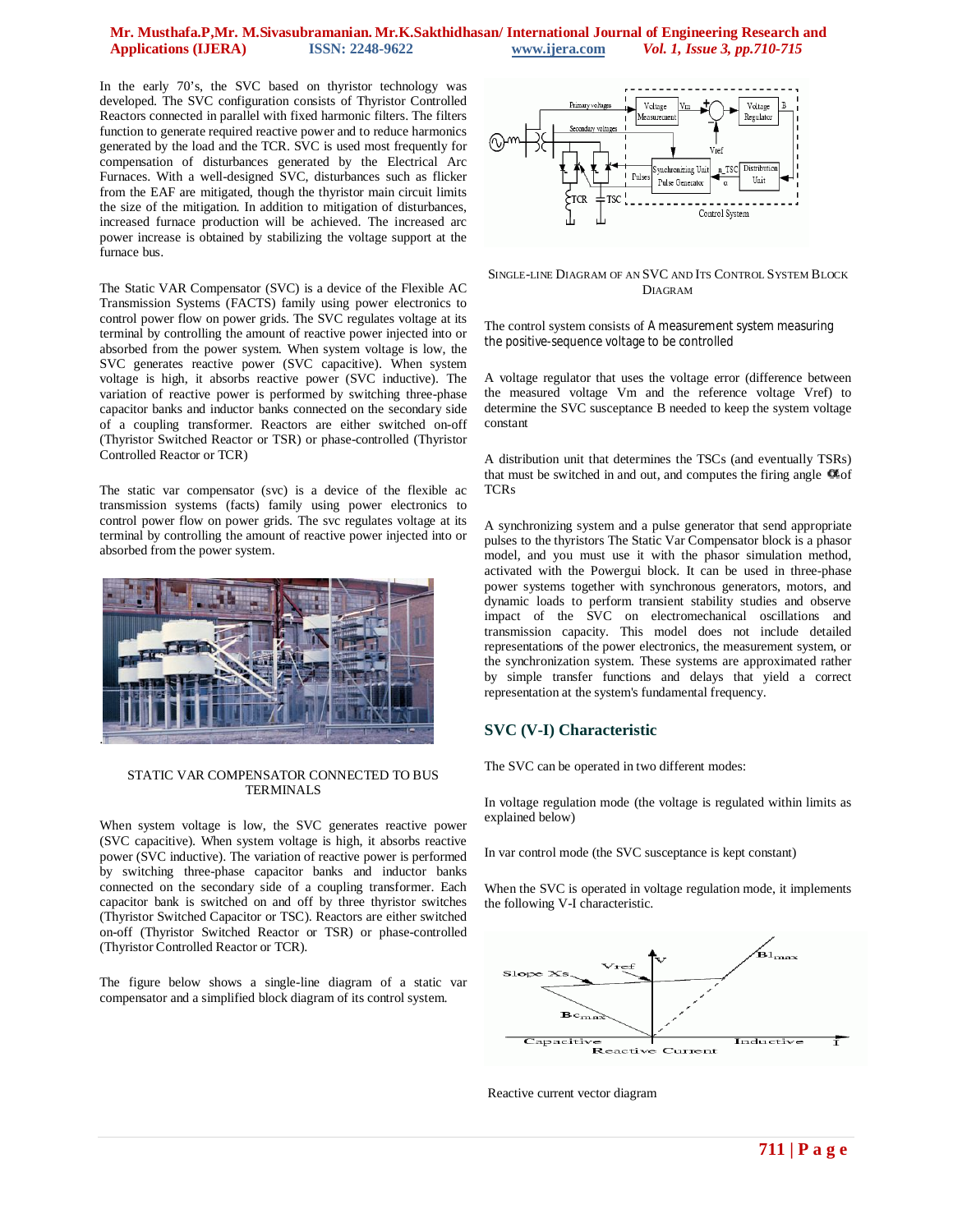## **Mr. Musthafa.P,Mr. M.Sivasubramanian. Mr.K.Sakthidhasan/ International Journal of Engineering Research and APPLICATIONS (***Vol. 1, Issue 3, pp.710-715*

As long as the SVC susceptance B stays within the maximum and minimum susceptance values imposed by the total reactive power of capacitor banks ( $\text{Bc}_{\text{max}}$ ) and reactor banks ( $\text{B1}_{\text{max}}$ ), the voltage is regulated at the reference voltage Vref. However, a voltage droop is normally used (usually between 1% and 4% at maximum reactive power output), and the V-I characteristic has the slope indicated in the figure. The V-I characteristic is described by the following three equations:

$$
V = Vref + Xs \cdot I
$$
 SVC is in regulation range  $(-Be_{max} < B < Bl_{max})$   
\n
$$
V = -\frac{I}{Be_{max}}
$$
 SVC is fully capacitive  $(B = Be_{max})$   
\n
$$
V = \frac{I}{Bl_{max}}
$$
 SVC is fully inductive  $(B = Bl_{max})$ 

where

|               | Positive sequence voltage (p.u.)                                                                                                     |
|---------------|--------------------------------------------------------------------------------------------------------------------------------------|
|               | Reactive current (p.u./Pbase) $(I > 0$ indicates an inductive<br>current)                                                            |
| $X_{S}$       | Slope or droop reactance<br>(p.u./Phase)                                                                                             |
| <b>B</b> cmax | Maximum capacitive susceptance (p.u./Pbase) with all<br>TSCs in service, no TSR or TCR                                               |
| <b>Blmax</b>  | Maximum inductive susceptance (p.u./Pbase) with all<br>TSR <sub>s</sub> in service or TCR <sub>s</sub><br>at full conduction, no TSC |
| Phase         | Three-phase base power<br>specified in the block dialog box                                                                          |

#### **SVC Dynamic Response**

When the SVC is operating in voltage regulation mode, its response speed to a change of system voltage depends on the voltage regulator gains (proportional gain Kp and integral gain Ki), the droop reactance Xs, and the system strength (short-circuit level).

For an integral-type voltage regulator  $(Kp = 0)$ , if the voltage measurement time constant Tm and the average time delay Td due to valve firing are neglected, the closed-loop system consisting of the SVC and the power system can be approximated by a first-order system having the following closed – loop time constant

$$
T_c = \frac{1}{Ki \cdot (Xs + Xn)}
$$

where

| Tc  | Closed loop time constant                                         |
|-----|-------------------------------------------------------------------|
| Ki  | Proportional gain of the voltage<br>regulator (p.u. $B/p.u.$ V/s) |
| Xs  | Slope reactance p.u./Pbase                                        |
| Xn. | Equivalent power system reactance<br>(p.u./Phase)                 |

This equation demonstrates that you obtain a faster response speed when the gain is increased or when the system short-circuit level decreases (higher Xn values). If you take into account the time delays due to voltage measurement system and valve firing, you obtain an oscillatory response and, eventually, instability with too weak a system or too large a regulator gain.

## **MERITS OF SVC OVER OTHER COMPENSATORS**

The total (or apparent) power required by an inductive device comprises the following:

- 1. Real power (measured in kilowatts, kW)
- 2. Reactive power , the non-working power caused by the magnetizing current required to operate & sustain the magnetism in the device (KVAR)

The ratio of active power to the resultant power, called power factor, implies that because of greater demand for reactive power, the percentage of useful utilization of the total generated power starts diminishing. Simply stated, power factor is the percentage of  $\text{con<sub>s</sub>umed power(KW) versus supplied power(KVA).}$  This is important because a low power factor can waste energy, result in inefficient use of electrical power, and often result in higher energy bills.

More the inductive nature more will be the power factor angle, which consumes more reactive power. This increases the active power range, which demands more current from the source and makes the source to load more than the capacity. Therefore, transformers and cables are forced to carry more useless power than the real demand power, which overrates the capacity of transformer, cables and switchgears.

In addition, the price of overcoming disadvantages arising out of low power factor has to be paid ultimately by the consumer by higher rates and penalty imposed by electricity board authorities.

The reactive power not only causes voltage swings, but also displaces transmission capacity, increasing energy losses in the system. It is essential to balance the supply and demand of active and reactive power in an electrical system.



The lagging reactive power that makes the power factor poor is compensated by means of VAR Compensators.

The different types of VAR Compensators are:

- i) Fixed capacitor banks
- ii) Switched capacitors
- iii) Synchronous condensers
- iv) Self Saturated reactor / Fixed capacitor
- v) Static compensators

#### **Fixed capacitor banks**:

Fixed Shunt capacitors banks were first employed for power factor correction in 1914. The lagging current drawn by the inductive load compensates the leading current drawn by the shunt capacitor.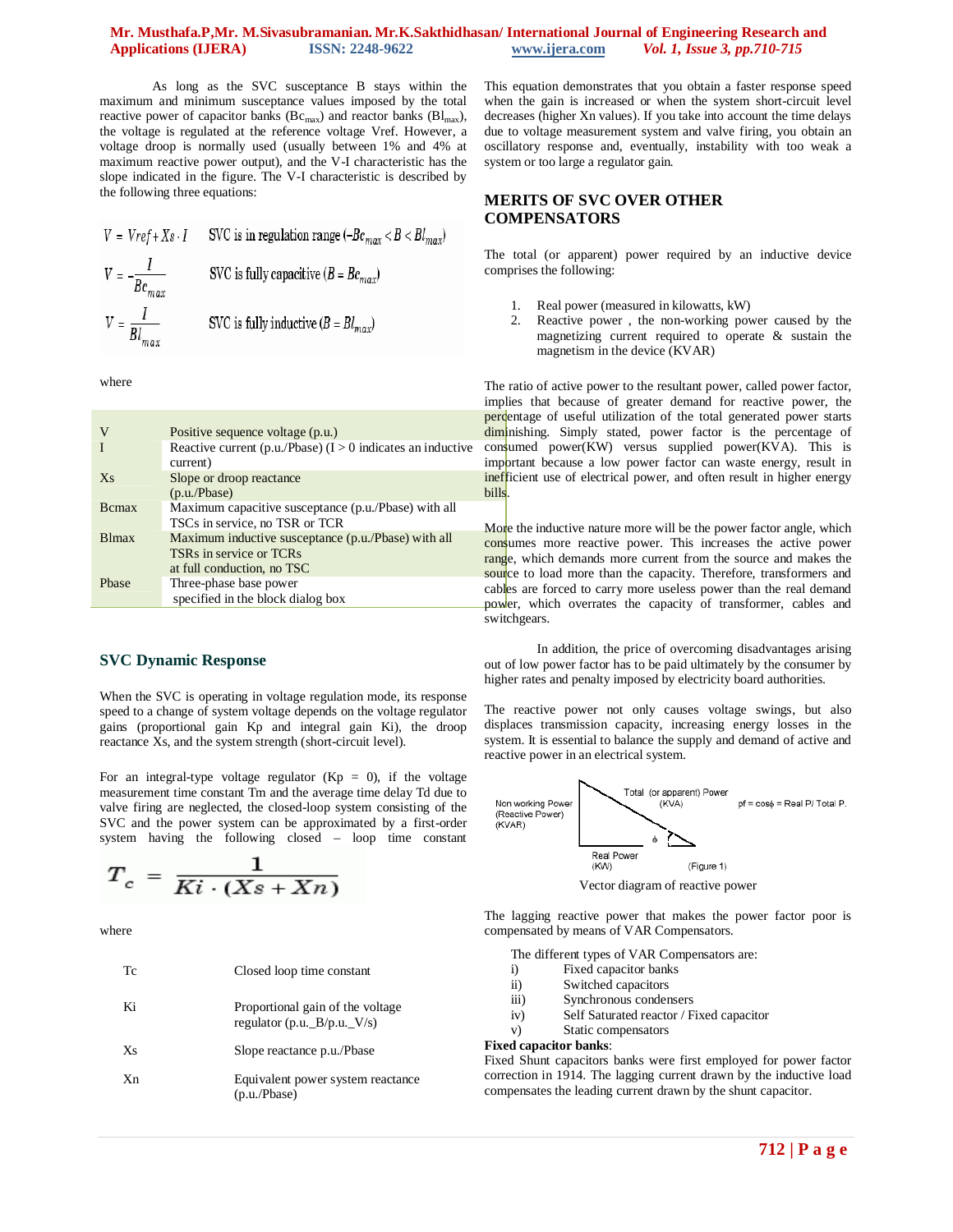## **Mr. Musthafa.P,Mr. M.Sivasubramanian. Mr.K.Sakthidhasan/ International Journal of Engineering Research and**   $Vol. 1, I$ *ssue 3, pp.710-715*

#### **Switched Capacitors:**

For dynamic compensation we are going for switched capacitors. Depending on the VAR requirement, a number of capacitors can be switched into or switched out of the system by means of relays and mechanical switches.

#### **Synchronous Condensers:**

All synchronous machines can give continuous variable var compensation. When over excited the machine generates and is operating in a stable condition. When under excited it absorbs vars with a reducing stability down to zero excitation.

#### **Self saturated reactor/fixed capacitors:**

Saturated reactor is a fixed voltage device. It does not pose any stability problem in the system. It consists of a variable reactor and a capacitor as shown in figure (3). By choosing proper values of L and C, we can achieve smooth and steeples control of var from lagging and leading.

#### **Static compensators**

After the advent of thyristors, fast reactive power compensation is possible. As the response time is very less, static reactive power compensation is becoming increasing popular. These static compensators

#### **Thyristor Controlled Reactor (TCR)**

A reactor and a thyristor valve are incorporated in each single-phase branch. The power is changed by controlling the current through the reactor by means of the thyristor valve. Delaying the firing of the thyristor valve in relation to the natural current zero controls the onstate interval. A TCR is used together with a fixed capacitor bank when reactive power generation is required.



wave form of firing angle

The characteristics of a TCR are:

- 1. Continuous control
- 2. No transients<br>3. Generation of
- Generation of harmonics

## **Thyristor Switched Capacitor (TSC)**

A shunt capacitor bank is divided into a suitable number of branches. Each branch is individually switched in or out by means of a valve with antiparallel connected thyristors. All switching takes place when the voltage across the thyristor valve is zero, thus providing almost transient-free switching.

Disconnection is effected by suppressing the firing pulses to the thyristors, which will block when the current reaches zero.



Firing angle of TSC

The characteristics of a TSC are:

Stepwise control, No transients

No harmonics, Low losses

Redundancy and flexibility

#### **Thyristor Switched Capacitor / Thyristor controlled Reactor (TSC / TCR)**

A combination of TSC and TCR is, in the majority of cases, the optimum solution. With a combined TSC/TCR compensator.

continuously variable reactive power is obtained throughout the complete control range as well as full control of both the inductive and the capacitive parts of the compensator. This is a very advantageous feature permitting optimum performance during large disturbances in the power system.



Total current controlled by varying firing angle

The characteristics of a TSC/TCR combination are:

- Continuous control, No transients
- Low generation of harmonics
- Low losses, Redundancy

The Static VAR Compensator (SVC) installed at Salem Steel is designed primarily to

- Reduction of lagging reactive load.
- Elimination of Harmonics.
- To provide stable power supply in all the production units.

The SVC will also reduce the harmonic emission and improves the power factor. The SVC consists of one Thyristor Controlled Reactor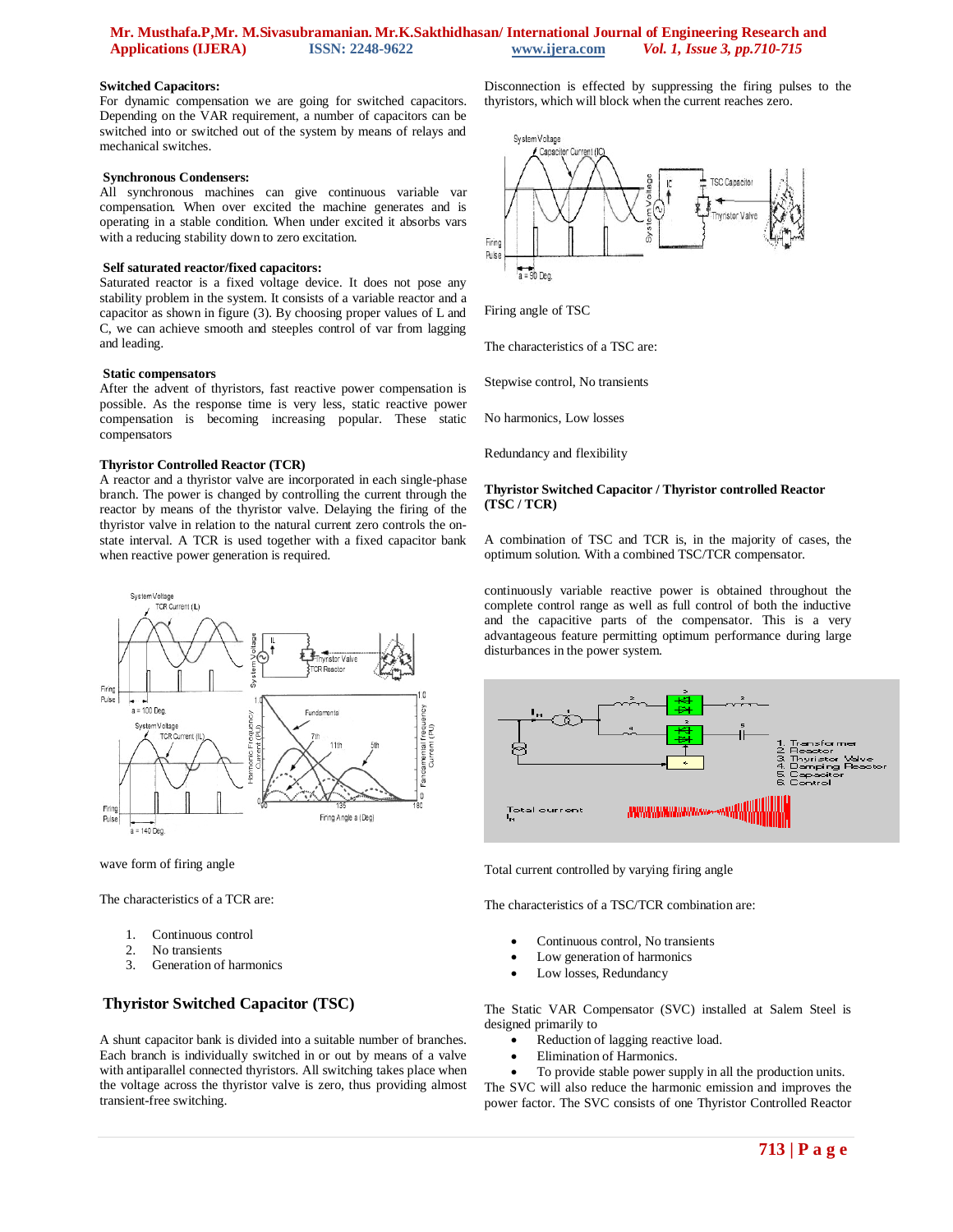## **Mr. Musthafa.P,Mr. M.Sivasubramanian. Mr.K.Sakthidhasan/ International Journal of Engineering Research and**   $\textit{Vol. 1, Issue 3, pp.710-715}$

(TCR) of 20 MVAR capacity, a  $5<sup>th</sup>$  harmonic filter (FC 5), a  $7<sup>th</sup>$ harmonic filter (FC 7), a  $11<sup>th</sup>$  harmonic filter (FC 11) and a  $13<sup>th</sup>$ harmonic filter (FC 13) of total capacity of 25 MVAR. In static Var compensation, Thyristor Controlled reactor is employed in which the firing angle is changed. Triggering pulses are generated and given to thyristors in accordance with the reactive power of the load. In this, steady reactive power is obtained. This is achieved dynamically by changing the firing angle to the thyristor and thereby changing the current through the reactor.

Hence this SVC setup is very huge in size we have designed a small model of our project using microcontroller.



PT DC TO TC CONVERTOR AND VZC CKT -SVC



The above circuit diagram shows the voltage zero crossing and current zero crossing and input current is taken from potential transformer and current transformer which connected to the power grid.



Printed Circuit Board for vzc and czc circuit

The voltage and current signal from PT and CT are fed to respective Zero Crossing Detector (ZCD) circuits as shown in fig. The open loop op-amplifier is used to convert the AC sine wave voltage into square waveform, which is then fed to EX.OR circuits to get a sharp pulse at the instance of zero-crossing. The capacitor and resistance network at the input of last stage EX.OR gate helps to get the sharp pulse at the output. Varying the resistor value can vary the duration of pulse. The sharp short period pulse if fed as input to INT0 of µC 89c51.Similarly the current signal is given to int1 of µc after detection so as to calculate the phase angle between V and I. The current and voltage signal are fed to a D latch flip flop to find the Lead and Lag status which can be used for calculation of reactive power. The voltage signal from PT and Current signal from CT are fed to the similar op.amp circuits of RMS to DC converter as shown in fig (a) and (b).The negative half cycle and the positive half cycle waveform is fed to two different DC converters and both are added in a separate op-amp to get the cumulative dc output. The final DC output is filtered by the feedback capacitor. The filtered steady state value is fed to input of ADC for conversion of A to D. The burden resistor in the CT circuit can be changed according to the load condition.

#### **SVC FIRING CHORD**

The above board is called firing chord board (or) svc board this board is interfaced with motherboard by 4-pin RMC connectors. This board contains IC TCA 780 which produces generated current error signal which is given to trigger SCR at required time interval as the error signal are in Millie ampere range an pulse transformer is used to amplifies the error signals here we are making and measuring changes by using variable resistor and resistance and by using different types of capacitors.